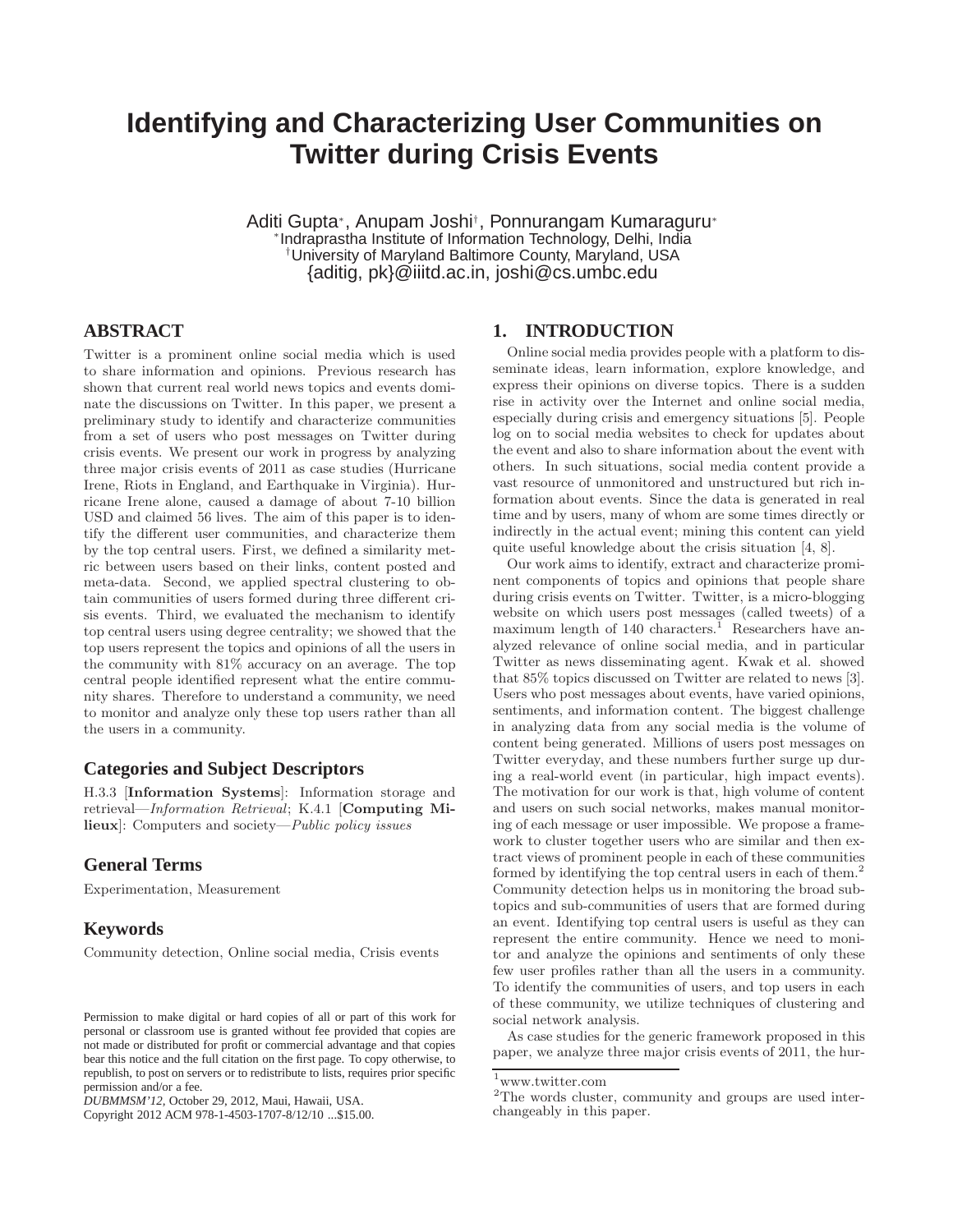ricane Irene, the riots in United Kingdom and the earthquake in Virginia. Hurricane Irene alone, caused a damage of about 7-10 billion + USD and claimed 56 lives.<sup>3</sup> All these three real-life events, saw a vast number of message posts on online social media during the events itself, including Twitter. For instance, we collected over 1.1 million tweets related to England riots alone. The methodology and framework evaluated in the paper is generic and may be applied to any event. The aim is to identify different user communities, and characterize them by the properties of top central users in them. Communities in a network are groups of nodes such that, there are maximum number of edges inside the clusters than between clusters [7]. The main contributions of this paper are:

- We defined a novel similarity metric to compute similarities between users based on their links, content posted and meta data.
- We applied spectral clustering to obtain communities of users formed during three different crisis events.
- We showed most central people (by degree centrality) represent what users in the cluster are talking about with 81% accuracy on average.

In section 2, we present the theory and methodology followed in the paper. Section 3 gives the data description considered for the analysis. Section 4 describes the evaluation results. The last section consists of discussion and future work.

#### **2. THEORY AND METHODOLOGY**

Most of the previous work has focussed on detecting and analyzing communities based on explicit social links like friends, followers or retweets [9, 10]. We follow the approach proposed by Java et al. for clustering blog data by using spectral methods [2]. Java et al. adapted the N-Cut spectral clustering algorithm for image segmentation to online social media [7]. Adapting the approach proposed by them for blogs to Twitter, we formulate the communities based on different metrics like content, link and meta-data of user on Twitter. Figure 1 represents the architecture of the methodology followed in this paper. After extracting the communities of users, we also propose the use of centrality metrics of social network analysis in order to obtain top central users in each community. The identification of top users in each community helps us in characterizing and analyzing, the topics and opinions of each community, and who comprises of that community.

We perform clustering of users based upon the tweets posted, the link structure and the meta-data of the users on Twitter. A user\*user similarity matrix  $U$  is constructed, where for all users  $u_i$  and  $u_j$ , the value  $a_{i,j}$  is the sum of the following:

• Content similarity  $C[i, j]$ : We calculate the similarity of content between two users by computing number of common words, hashtags and URLs in all the tweets by  $u_i$  and  $u_j$  related to the particular event.<sup>4</sup>

- Link similarity  $L[i, j]$ : The similarity between two users,  $u_i$  and  $u_j$  with respect to links is computed based on how many times two users retweet, mention or reply to each other tweets or a common third person's tweet.
- Meta-data similarity  $M[i, j]$ : Twitter profile of a user contains an optional field called location. We compute similarity between two users based on the value in their location field. The field is a text box, the user may leave it blank, or fill it with a valid / invalid location. We used Yahoo PlaceFinder API<sup>5</sup> to check whether the given text corresponds to a valid location. From the values returned by the API, we check if the users have similarity at the level of country, state or city.

For each of the similarity metrics above, we normalize the score of each similarity using the maximum value of similarity score for each of the feature and then compute their sum (Equation 1).

$$
U[i,j] = C[i,j] + L[i,j] + M[i,j] \tag{1}
$$

After collecting data from Twitter API, and constructing  $U[i, j]$ , the next step is to perform spectral clustering on this matrix. We performed the spectral clustering using the  $specc$  function of  $R$  statistical analysis package, by specifying the number of clusters as three. The number of clusters was selected as three intuitively, for our preliminary study. In future, we would like to apply standard techniques for selection of number of clusters. The users are divided in different communities, which is followed by identifying top users in each of the community. We use the degree centrality metric of social network analysis to identify the top users for the communities. We then evaluate, that with how much accuracy, the top central users represent the opinions and sentiments of the entire community.

### **3. DATA DESCRIPTION**

Three events analyzed in this paper are England riots, hurricane Irene and earthquake in Virginia. All events occurred during the months of July and August, 2011. Riots in United Kingdom caused 5 deaths, in addition to 16 civilian and 186 police injuries. We selected tweets about the UK riots, based on the keywords related to them that emerged as trending topics on Twitter from 6th August to 11th August [1]. Similarly, we collected data for the other two events. Our second event under consideration is the earthquake of magnitude 5.8 that hit the Piedmont region of the U.S. state of Virginia. The third event is the hurricane Irene, which caused 55 deaths and a damage of US \$10.1 billion. We used the *Streaming API* from Twitter to collect the tweets and user information corresponding to these three events. Table 1 presents the tweets and users of the three events analyzed in this paper.

Table 1: Data statistics for the three crisis events.

| Event                  | Tweets    | Users   |
|------------------------|-----------|---------|
| England Riots          | 1,165,628 | 546,966 |
| Hurricane Irene        | 90.237    | 55.718  |
| Earthquake in Virginia | 277.604   | 219.621 |

<sup>5</sup> http://developer.yahoo.com/geo/placefinder/

 $3$ http://www.nytimes.com/2011/08/31/us/31floods.html? pagewanted=all

<sup>4</sup>Before finding the common words among the tweets, we remove all the stop words from the tweet text.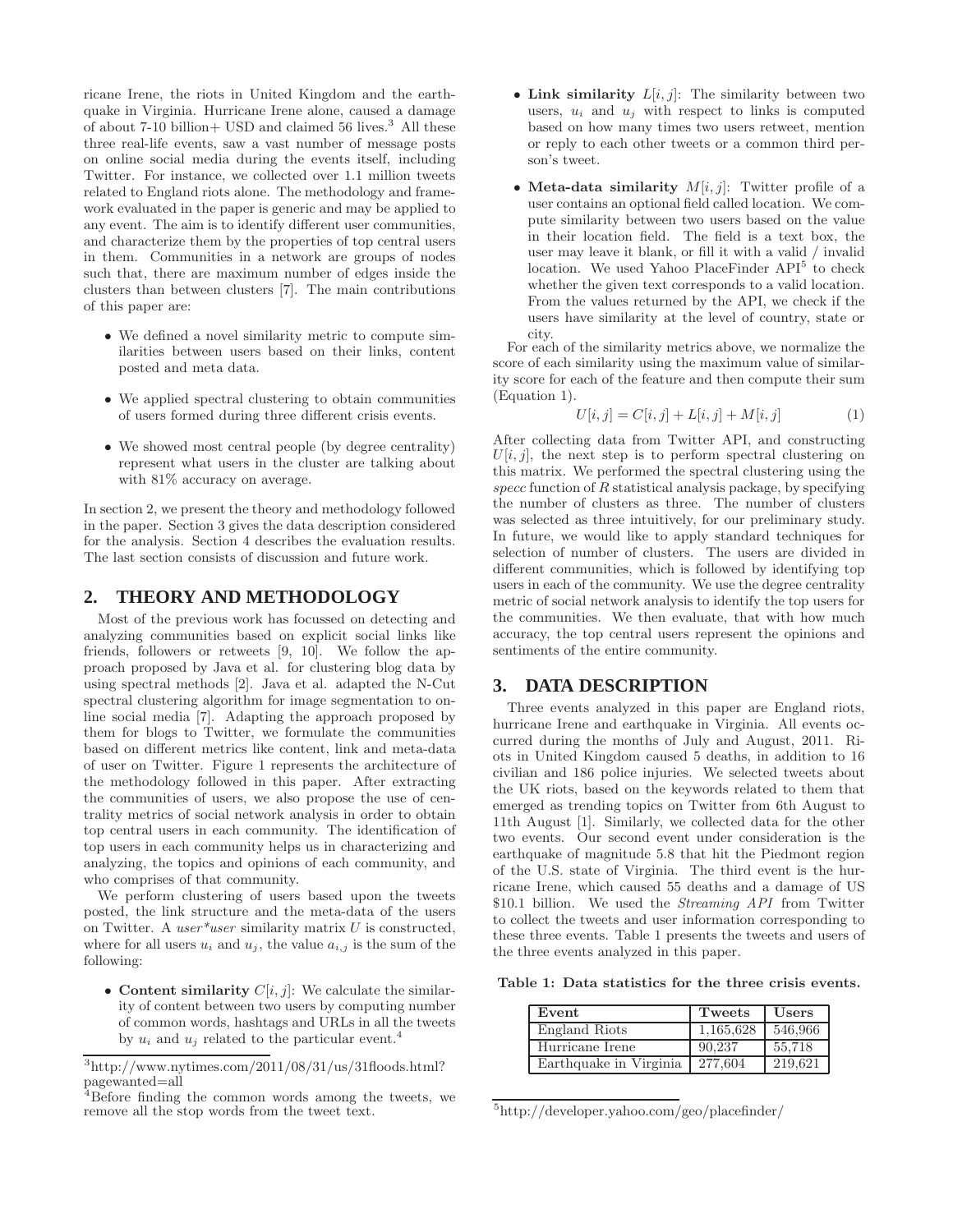

Figure 1: The architecture diagram for the methodology followed.

# **4. RESULTS AND EVALUATION**

We performed two kinds of evaluation for the analysis. First, we measure the quality of communities formed using the modularity metric. Second, we evaluated if the top users identified using degree centrality metric represent the opinions and topic of the entire community.

#### **4.1 Clustering Evaluation**

For evaluating the quality of clusters obtained by spectral clustering, we computed the modularity score for each of the three events. Modularity score was proposed by Newman et al. as an index to measure how good a division of the network is in communities [6]. This score represents the fraction of edges that lie inside the communities minus the factor of expected value if the edges were placed at random, while maintaining the degree of nodes. Newman et al. also showed that value of modularity above 0.3 implies a good division of graph into communities.<sup>6</sup> We get the modularity score greater than 0.5 for all events (Hurricane Irene  $= 0.67$ , England Riots  $= 0.51$  and Virginia Earthquake  $=$ 0.53), hence we can conclude that the division of graph into communities is of good quality.

#### **4.2 Top Users Evaluation**

Next, we evaluate if the top central people in a community based on the similarity metrics represent the opinion and topics of the entire community. The motivation behind proving this result is that, if we can show that the top users based on similarity represent what the entire community shares, then to analyze and characterize the network, we need to monitor and investigate only these few user profiles rather than all the users in a community. We used Mean Average Precision (MAP) evaluation metric to test the same. MAP for a set of queries is the mean of the average precision scores for each query. We extracted the top  $N$  words, according to the tf-idf  $7^{\circ}$  score, for all users in each of the community and then only by the top central users in each of the community. Hence, for computing MAP scores, the top N words by all users in the community form the ground truth and we compute the MAP for each community for the top  $N$  words by the central users. Figure 2 shows the results obtained, by MAP, we obtained 81% accuracy (on average; max: 96%) for all three events. We can conclude that the top central people represent what the entire community is saying with a high accuracy of 81%, which implies monitoring and analyzing these users can provide us with the opinions and topic of the entire community.



Figure 2: The graph shows the Mean Average Precision score for the top central users' detection for the three crisis events. We observe that while for the three events, MAP values are high; the corresponding values for a random sample are much lower. The graph is truncated to show the main effect. The values plateau after the points shown in the graph.

Next, we go a step further to check if the above result holds true only in case of tweets corresponding to events, or, in general with any set of tweets. To do this, we selected a random sample of messages from Twitter corresponding to the same time frame as the three events and having number of tweets equal to the mean average of the number of tweets in the three events. Figure 2 shows that the performance of MAP drastically reduces for the random sample of tweets, we get a MAP score of 32% on average. The conclusion that top users based on degree centrality represent the opinions and topic of the community holds true in case of events, since the tweets related to an event contain higher similarity in various properties like content of tweets and location of users.

# **4.3 Community Characterization**

We now characterize the communities obtained for Hurricane Irene in depth to understand how the approach evaluated in this paper can be useful in real-life. Table 2 shows the top twenty words in the three clusters corresponding to the communities for all three events. We observed that while community 2 and 3 contain words related to information about the hurricane in different forms, community 1 consists of tweets by spammers on Twitter. It is a common practice by spammers to use trending hashtags to promote obscene

 $^6\mathrm{The}$  maximum value of modularity for a network is 1 and minimum is 0, a high value of modularity score indicates, good quality division of the network, i.e. more number of edges in the network are within the clusters than between clusters.

<sup>7</sup>Tf-idf stands for term frequency-inverse document frequency. It is a statistical measure which used to evaluate how important a word is to a document in a collection of documents.